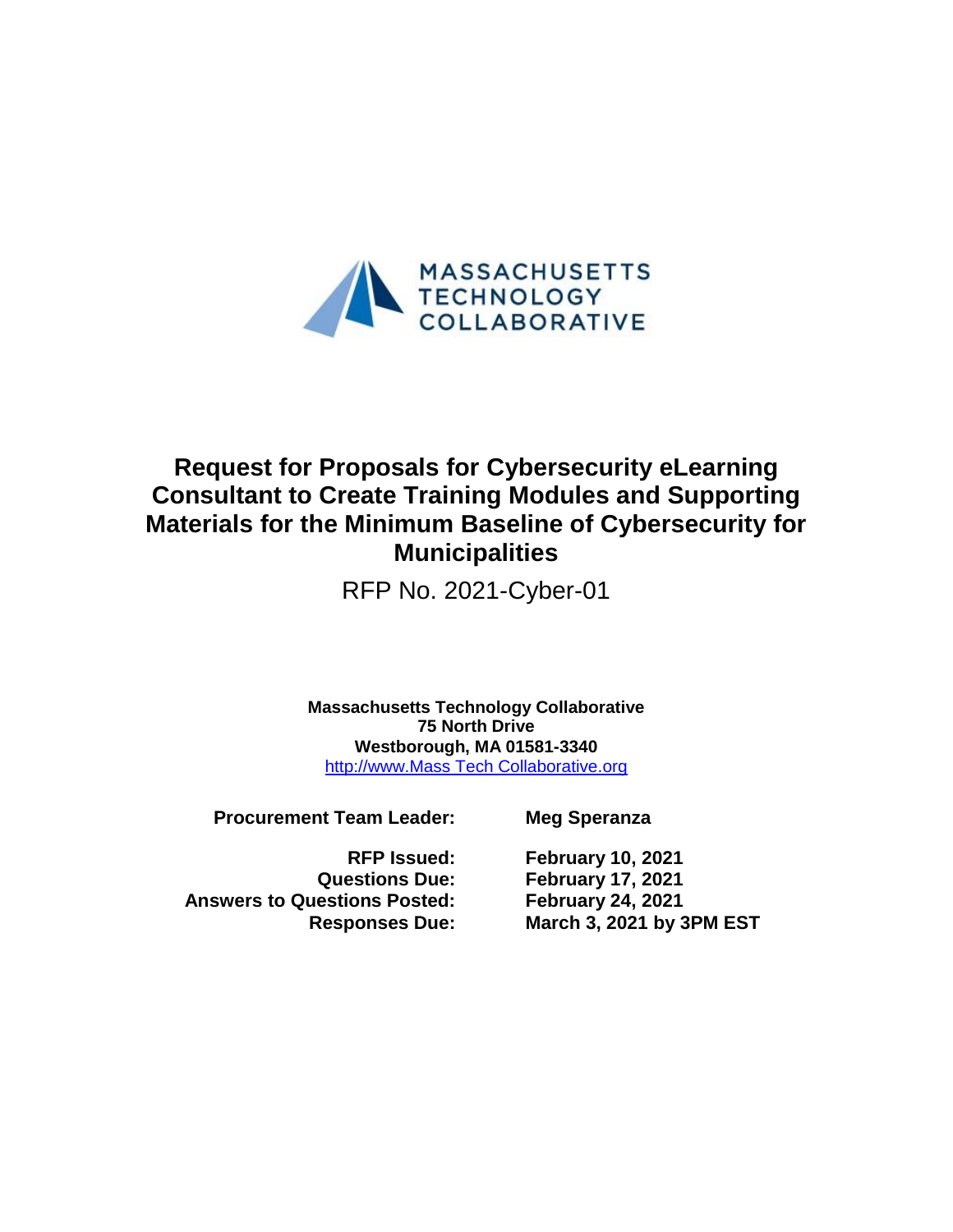# **1. INTRODUCTION**

#### **1.1 Overview**

Massachusetts Technology Collaborative ("Mass Tech Collaborative"), on behalf of the MassCyberCenter is issuing this Request for Proposals for a **Cybersecurity eLearning Consultant to Create Training Modules and Supporting Materials for the Minimum Baseline of Cybersecurity for Municipalities** (RFP No. 2021-Cyber-01) (the "RFP" or "RFP"). This RFP is to solicit responses from qualified contractors ("Respondents") with experience in **creating engaging eLearning modules and supporting materials for adult learning. Respondents will create eLearning modules and supporting materials based on the MassCyberCenter [Minimum](https://masscybercenter.org/why-cybersecurity/municipal-cybersecurity/municipal-cybersecurity-toolkit/minimum-baseline)  [Baseline of Cybersecurity for Municipalities](https://masscybercenter.org/why-cybersecurity/municipal-cybersecurity/municipal-cybersecurity-toolkit/minimum-baseline)**. Respondents will be competing against each other for selection to provide the services set forth herein (the "Services"). The submissions of all Respondents shall be compared and evaluated pursuant to the evaluation criteria set forth in this RFP, and a single Respondent may be selected.

Mass Tech Collaborative will be the contracting entity on behalf of MassCyberCenter for the purposes of this RFP, and (except where the specific context warrants otherwise), MassCyberCenter and Mass Tech Collaborative are collectively referred to as Mass Tech Collaborative. Mass Tech Collaborative will enter into a Services Agreement and Statement of Work with selected Respondents containing certain standard provisions (the "Agreement"), located **[HERE](https://masstech.org/sites/mtc/files/documents/Legal/Services%20Agreement%20and%20SOW%20Final%20with%20watermark.pdf)**.

## **1.2 Mass Tech Collaborative and MassCyberCenter**

Mass Tech Collaborative is an independent public instrumentality of the Commonwealth of Massachusetts chartered by the Commonwealth to serve as a catalyst for growing its innovation economy. Mass Tech Collaborative brings together leaders from industry, academia, and government to advance technology-focused solutions that lead to economic growth, job creation, and public benefits in Massachusetts. Mass Tech Collaborative has five primary divisions: The MassCyberCenter, the Center for Advanced Manufacturing, Innovation Institute at the Mass Tech Collaborative Collaborative, the Massachusetts Broadband Institute, and the Massachusetts e-Health Institute. For additional information about Mass Tech Collaborative and its programs and initiatives, please visit our website at [www.Mass Tech Collaborative.org.](http://www.masstech.org/)

The MassCyberCenter was launched in September 2017 with a vision to enhance opportunities for the Massachusetts cybersecurity ecosystem to compete as the national cybersecurity leader while strengthening the resiliency of the Commonwealth's public and private communities. The Center's mission is to enhance conditions for economic growth through outreach to the cybersecurity ecosystem of Massachusetts while fostering cybersecurity resiliency within the Commonwealth. Activities focus on convening the top public safety, technology, and municipal leaders across the state to grow programs that support our key institutions. For more information about MassCyberCenter and its programs and activities generally, please visit the web site at https://masscybercenter.org.

## **2. SERVICES REQUIRED**

**2.1** Applicants may submit proposals for the Services described herein, namely creating engaging eLearning modules and supporting materials based on content within the Minimum Baseline of Cybersecurity for Municipalities, described in more detail below (See Section 2.2 "Content"). Applicants must apply for and be capable of performing both educational content development and supporting material creation; incomplete applications applying for one portion of Services alone will not be considered. Applicants may meet the provider criteria by submitting applications that utilize a prime/subcontractor relationship.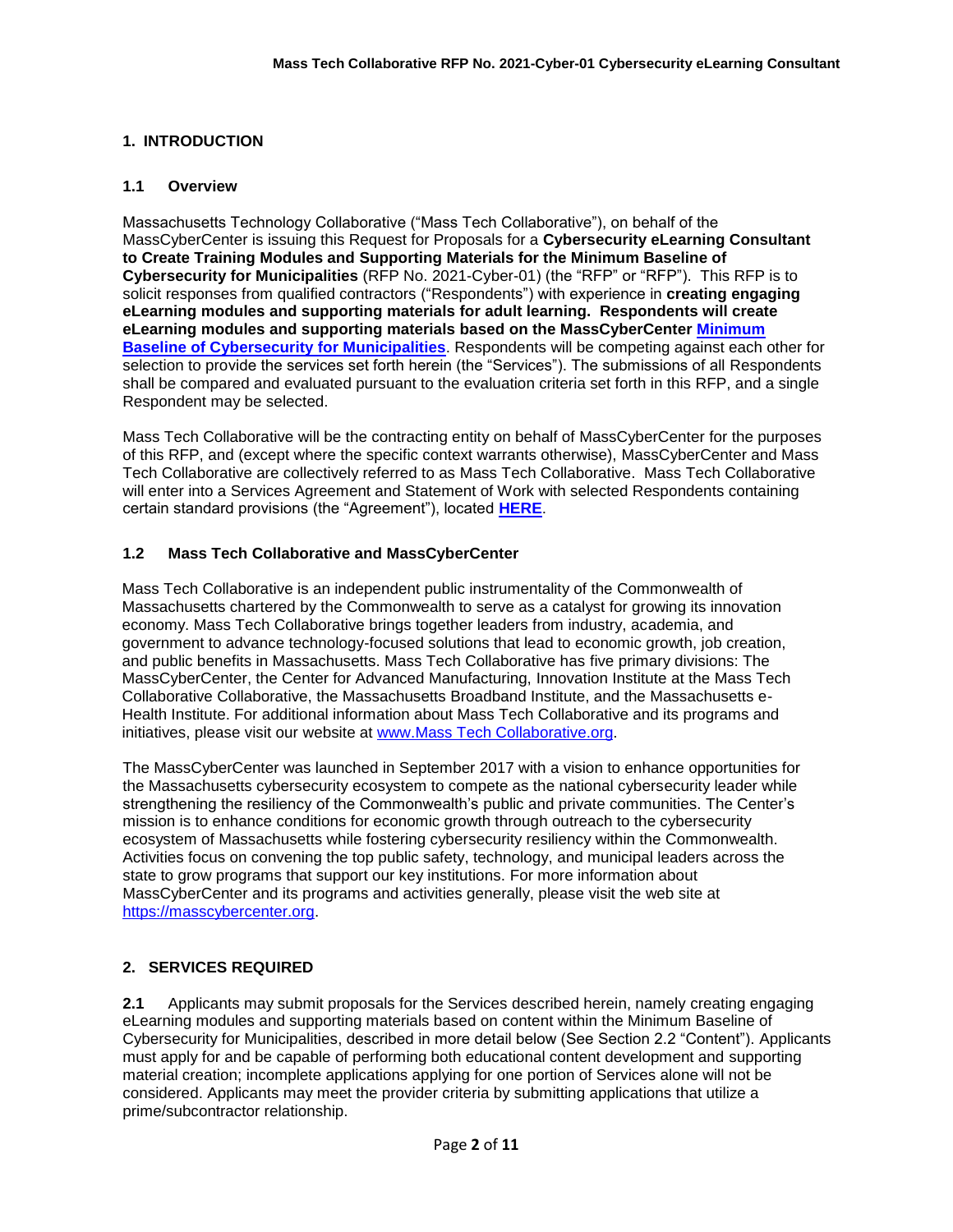## **2.2 Overview**

#### Purpose of Project

The purpose of this project is to create and record five (5) eLearning modules, designed for Massachusetts municipalities; and create supporting "one-pager" collateral pieces for each module for the use of the MassCyberCenter to:

- 1. Introduce the Minimum Baseline of Cybersecurity for Municipalities
- 2. Explain the Minimum Baseline goals as clear and distinct concepts that are understandable and attainable for municipalities
- 3. Provide recommended actions for each goal and reference existing online resources for additional materials

"eLearning" is defined as training, learning, or education delivered online through a computer or any other digital device—making it easy for users to learn anytime and anywhere, with few, if any, restrictions.

Ideally, total project costs will not exceed a budget of \$85,000.

#### **Content**

The objective of the Minimum Baseline of Cybersecurity for Municipalities - the foundational level of cybersecurity for which municipalities should strive - is to give municipalities clear goals and ways to measure their progress. The Minimum Baseline was created by the [Cyber Resilient Massachusetts](https://masscybercenter.org/cyber-resilient-massachusetts/cyber-resilient-massachusetts-working-group)  [Working Group.](https://masscybercenter.org/cyber-resilient-massachusetts/cyber-resilient-massachusetts-working-group)

The Minimum Baseline is built on four goals:

- **Trained and Cyber-secure Employees** to reduce the risk of cybersecurity incidents by improving the training and awareness of all system users.
- **Improved Threat Sharing** to achieve a faster response to threats and improved regional awareness and resilience.
- **Cyber Incident Response Planning** to create an effective strategy for responding to incidents and strengthening municipal defenses.
- **Secure Technology Environment and Best Practices** to reduce the threat of incidents and minimize incident impacts.

The consultant will create one eLearning module that discusses the Minimum Baseline overall, and then one eLearning module for each goal, five modules in total. In addition, the consultant will create a supporting "one-pager" collateral piece for each module that can be sent out virtually via email or physically printed (as a .pdf or worksheet) to reinforce the concepts.

*Please note: All content—including eLearning modules and all accompanying materials—will use MassCyberCenter and Mass Tech Collaborative branding and will be made publically available on MassCyberCenter.org.* 

#### **2.3 Scope of Services**

**Applicants are required to describe their approach for the following Services. Additionally, Applicants are invited to propose alternative(s) which provide substantially better or more costeffective performance than achievable under the stated RFP scope of services.**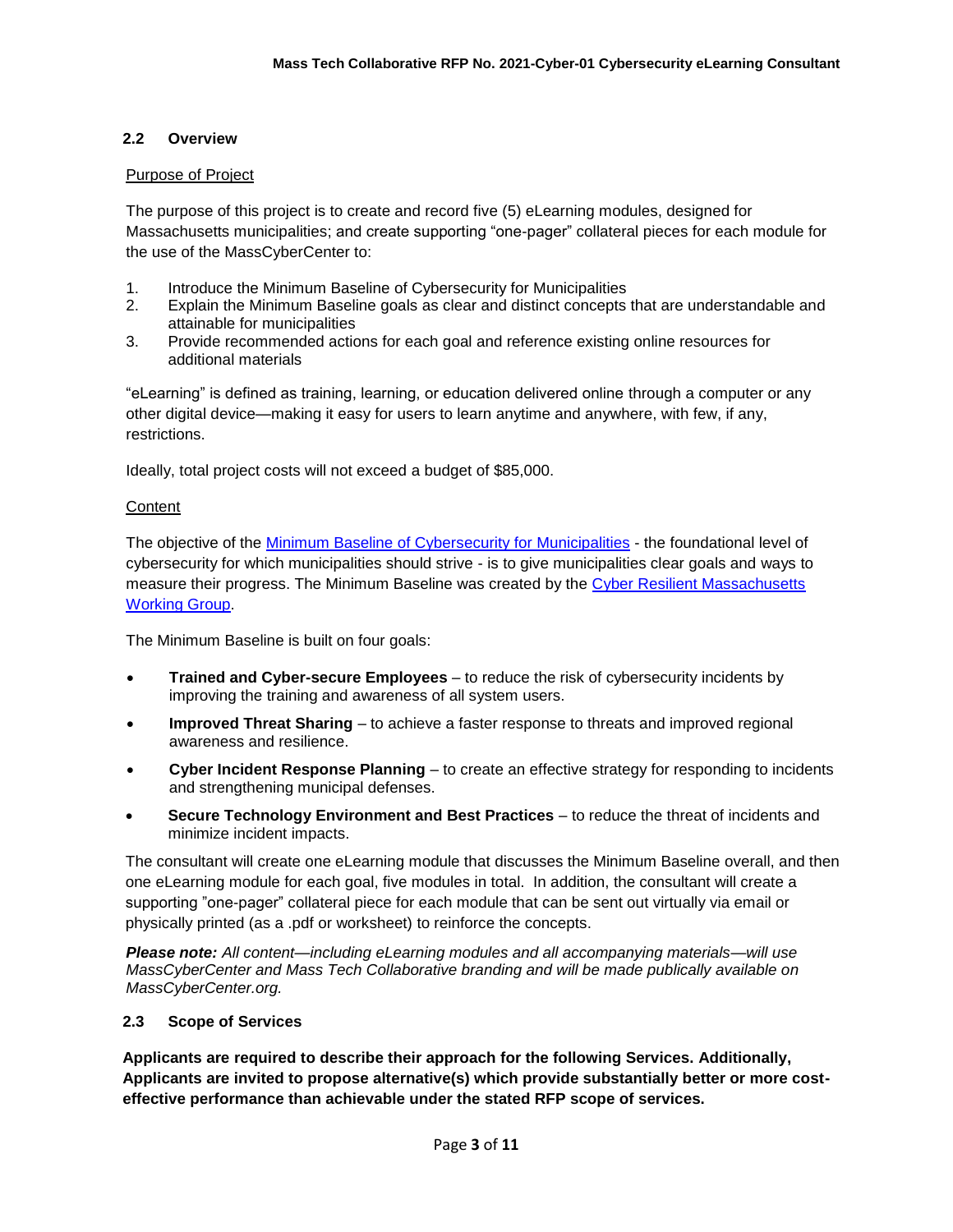## **eLearning Modules:**

The consultant will produce one eLearning module/webinar that provides an overview of the Minimum Baseline, plus one module for each of the four individual goal areas, for a total of five (5) modules. The modules will be recorded for the use of MassCyberCenter during events or posted to the MassCyberCenter website.

- Each module will be 20-30 minutes long
	- $\circ$  The first part of each module will be a content-rich educational component that is 10-15 minutes long to introduce the Minimum Baseline and/or goal, educate the viewer on why the Minimum Baseline or goal is important, and outline steps to get started (giving guidance and providing information about existing online resources for more help). Voice over narration is preferred.
	- $\circ$  The second part of the module will be a 10-15 minute Q&A session with a subject matter expert (SME) or 2 to reinforce the concept.
	- All SMEs are subject to the approval of the MassCyberCenter.
- The modules should be graphically pleasing and engaging, may or may not contain interactive content, and convey the information to the viewer in a consumable manner.
- The intended audience is municipal officials from a variety of municipal departments.
- Regular check-ins will occur throughout module production between the selected consultant and the MassCyberCenter.
	- o Check-ins may take the form of emails, virtual meetings or phone calls.
	- $\circ$  All meetings with MassCyberCenter throughout this project will be conducted virtually (via Zoom or phone calls).
	- $\circ$  The consultant will share wireframes and/or prototypes for review and feedback.
	- $\circ$  The visual design of the modules should follow MassCyberCenter and Mass Tech Collaborative branding and be consistent throughout all of the modules, such as font, colors, etc. so viewers recognize all the modules as part of the same series.
	- $\circ$  All modules are subject to the approval of the MassCyberCenter prior to the recording of the module.
- The modules should be delivered as professional, high-resolution training videos in a format that is easily streamed.
- The goal is to complete and publish all five eLearning modules and supporting materials together before May 31, 2021.

## **Supporting Material Development:**

The consultant will also create supporting "one-page" collateral pieces for each module—five (5) "onepage" collateral pieces in all. The purpose of these supporting materials is to reinforce the concepts of each eLearning module.

 Each piece of supporting material should clearly support the content presented in the eLearning module and reinforce the recommended actions and available online resources for municipalities.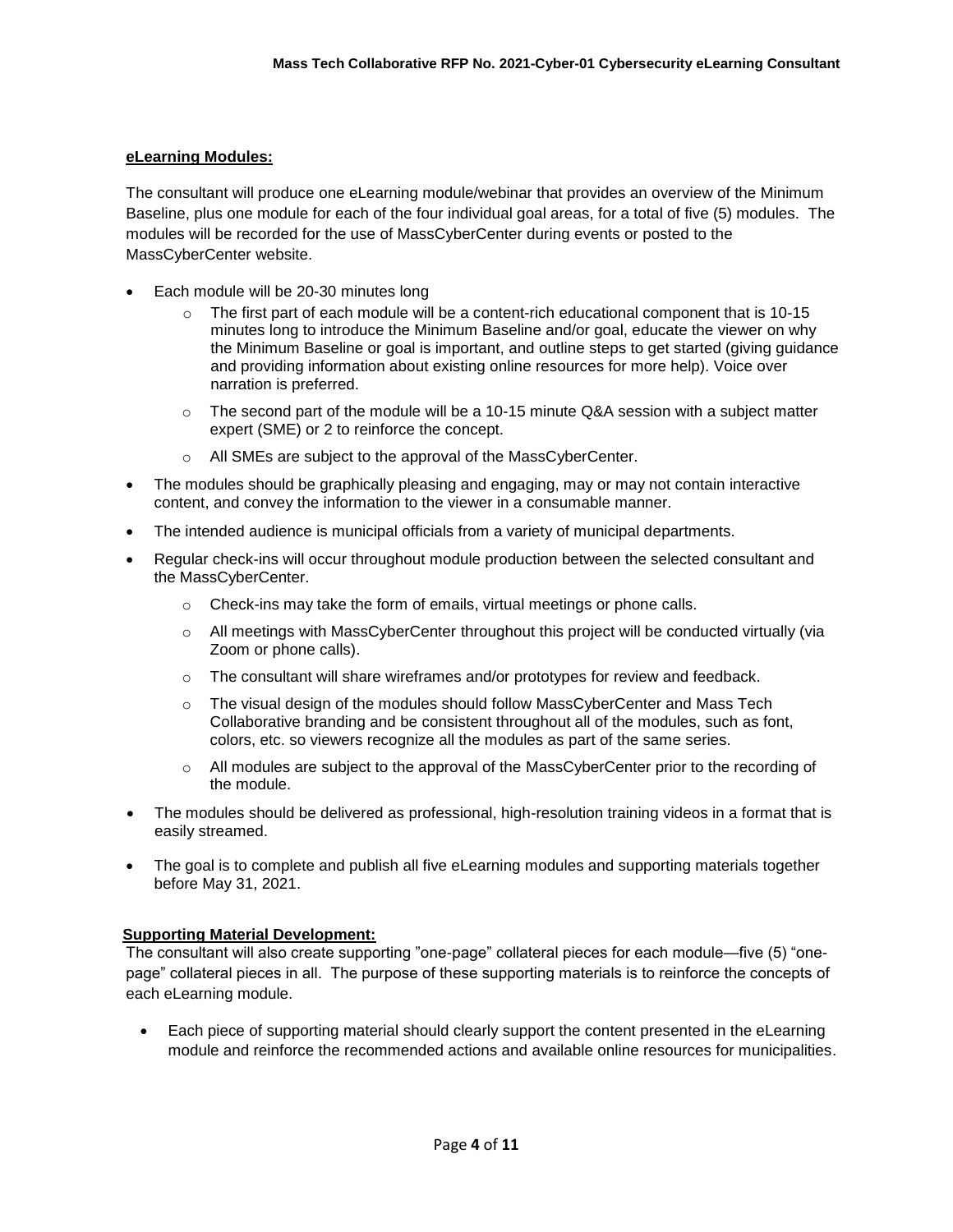- These materials should use the MassCyberCenter branding guidelines, and the visual design should be consistent throughout all of the materials and modules, such as font, colors, etc. so viewers recognize them as part of the same series.
- Supporting materials may be one-sided or two-sided.
- Supporting materials should be delivered in two formats:
	- o Portable document files (.pdf)
	- o High-resolution, printer-ready files in an agreed upon format
- The goal is to complete and publish all five eLearning modules and supporting materials together before May 31, 2021.

*Please note: All content—including eLearning modules and supporting materials—will use MassCyberCenter and Mass Tech Collaborative branding and will be made publically available on MassCyberCenter.org.*

## **3 APPLICATION PROCESS**

#### **3.1 Application and Submission Instructions**

Respondents are cautioned to read this RFP carefully and to conform to its requirements. Failure to comply with the requirements of this RFP may serve as grounds for rejection of an Application.

- a. All Applications must be submitted electronically in Microsoft Word format.
- b. Required Submissions- All Applications must include the items listed below:
	- Application Cover Sheet (Attachment A)
	- Application, which shall include:
		- o A description of the firm responding to the RFP (including descriptions of proposed subcontractors, if any) and the firm's qualifications to perform the Services.
		- o The proposed approach to providing the Services. Additionally, Respondents are invited to propose alternative(s) which provide substantially better or more cost-effective performance than achievable under the stated RFP scope of services.
		- o Three samples of previous eLearning modules/webinar materials or recordings of events and supporting materials.
		- o Three references for work previously performed by the Respondent that is substantially similar to the Services. References should include a contact person, address and phone number.
		- o Provide the total not-to-exceed costs for providing the Services based on projected hours, proposed hourly rates, as well as any other appropriate costs, in the Budget Template (Attachment C). List additional fees, overhead charges, or reimbursable expenses, if any. As a general policy, the Mass Tech Collaborative does not pay mark-ups on reimbursables or out-of-pocket expenses. The Mass Tech Collaborative also does not pay for word processing, overtime or meals. For travel costs, the Mass Tech Collaborative pays the IRS rate per mile.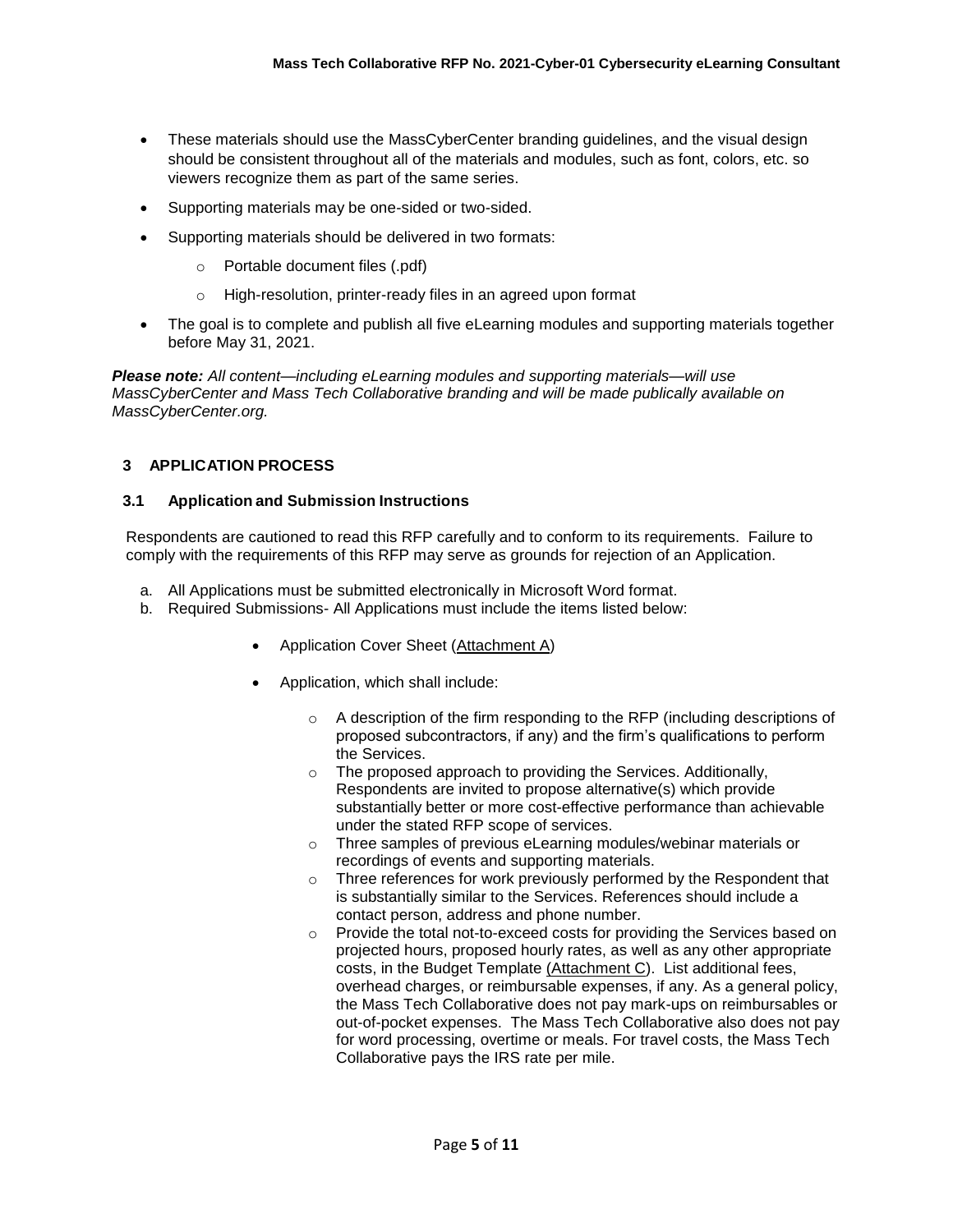- Authorized Application Signature and Acceptance Form (Attachment B), which contains specified certifications by Respondent. Please read the certifications carefully before signing**.**
- Exceptions to the *Services Agreement and Statement of Work*, located at **[HERE](https://masstech.org/sites/mtc/files/documents/Legal/Services%20Agreement%20and%20SOW%20Final%20with%20watermark.pdf)**, if any.
- **c.** Applications **must** be **submitted electronically to** [proposals@masstech.org](mailto:proposals@masstech.org) (please include the RFP number in the subject heading).
- d. Any and all responses, Applications, data, materials, information and documentation submitted to Mass Tech Collaborative in response to this RFP shall become Mass Tech Collaborative's property and shall be subject to public disclosure. As a public entity, the Mass Tech Collaborative is subject to the Massachusetts Public Records Law (set forth at Massachusetts General Laws Chapter 66). There are very limited and narrow exceptions to disclosure under the Public Records Law. If a Respondent wishes to have the Mass Tech Collaborative treat certain information or documentation as confidential, the Respondent must submit a written request to the Mass Tech Collaborative's General Counsel's office no later than 5:00 p.m. fourteen (14) business days prior to the required date of Application submission set forth in Section 4.2 below. The request must precisely identify the information and/or documentation that is the subject of the request and provide a detailed explanation supporting the application of the statutory exemption(s) from the public records cited by the Respondent. The General Counsel will issue a written determination within ten (10) business days of receipt of the written request. If the General Counsel approves the request, the Respondent shall clearly label the relevant information and/or documentation as "**CONFIDENTIAL**" in the Application. Any statements in an Application reserving any confidentiality or privacy rights that is inconsistent with these requirements and procedures will be disregarded.

## **3.2 Application Timeframe**

The application process will proceed according to the following schedule. The target dates are subject to change. Therefore, Respondents are encouraged to check Mass Tech Collaborative's website frequently for updates to the schedule.

| Task                            | <b>IDate:</b>                |
|---------------------------------|------------------------------|
| <b>RFP Released</b>             | February 10, 2021            |
| Questions Due                   | February 17, 2021 @ 5 PM EST |
| Question and Answer File Posted | February 24, 2021 @ 5 PM EST |
| <b>Applications Due</b>         | March 3, 2021 @ 3 PM EST     |

#### **3.3 Questions**

Questions regarding this RFP must be submitted by electronic mail to [proposals@masstech.org](file:///C:/Users/kleanthous/Downloads/proposals@masstech.org) with the following Subject Line: "Questions – RFP No. 2021-Cyber-01". All questions must be received by 5:00 p.m. EST on February 17, 2021. Responses to all questions received will be posted on or before 5:00 p.m. on February 24, 2021 to Mass Tech Collaborative and COMMBUYS website(s).

#### **4 EVALUATION PROCESS AND CRITERIA**

#### **4.1 Process**

The Mass Tech Collaborative shall evaluate each Application that is properly submitted. As part of the selection process, Mass Tech Collaborative may invite finalists to answer questions regarding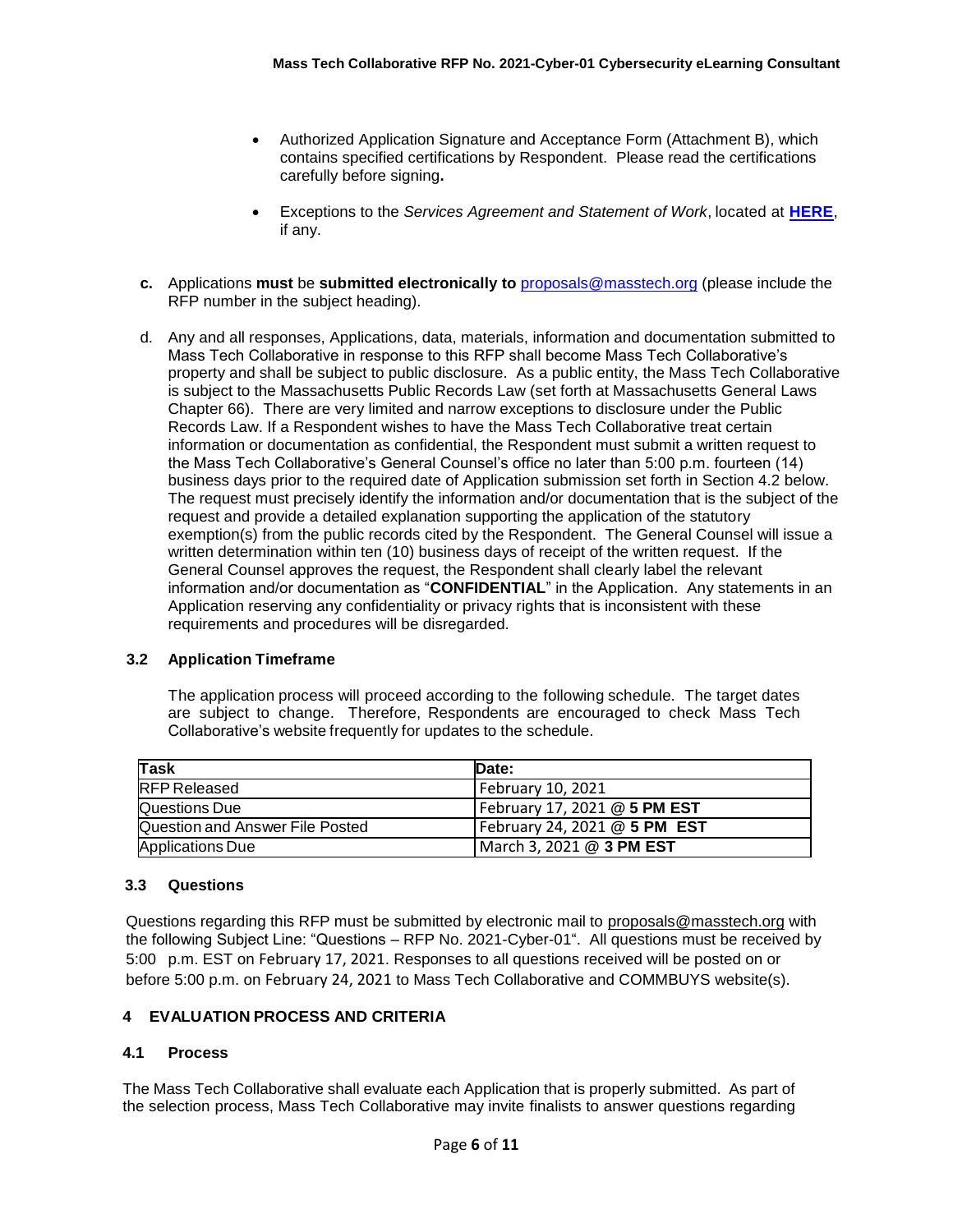their Application in person or in writing. In its sole discretion, Mass Tech Collaborative may also choose to enter into a negotiation period with one or more finalist Respondent(s) and then ask the Respondent(s) to submit a best and final offer.

# **4.2 Criteria**

Selection of a Respondent to provide the services sought herein may be based on criteria that include but are not limited to:

- Expertise in the design and development of eLearning modules and supporting materials;
- Proficiency in the principles of adult learning and related content;
- Knowledge of Cybersecurity, and specifically the principles contained in the Minimum Baseline of Cybersecurity for Municipalities.
- Quality of samples of similar projects;
- Qualitative assessment of the proposal to meet our objectives (30 minutes of engaging and educational content x 5, plus supporting materials);
- Project schedule and timeline;
- Indication of the commitment to delivering a high-level of customer service;
- References;
- Competitive rates;
- Proposed mechanisms and processes to manage communications, projects, and requests; and
- Lack of debarment status by either the state or federal government is also required.

The order of these factors does not generally denote relative importance. The goal of this RFP is to select and enter into an Agreement with the Applicant that will provide the best value for the Services to achieve Mass Tech Collaborative Collaborative's goals. Mass Tech Collaborative reserves the right to consider such other relevant factors as it deems appropriate in order to obtain the "best value".

## **5.0 GENERAL CONDITIONS**

## **5.1 General Information**

- a) If an Application fails to meet any material terms, conditions, requirements or procedures, it may be deemed unresponsive and disqualified. The Mass Tech Collaborative reserves the right to waive omissions or irregularities that it determines to be not material.
- b) This RFP, as may be amended from time to time by Mass Tech Collaborative, does not commit Mass Tech Collaborative to select any firm(s), award any contracts for services pursuant to this RFP, or pay any costs incurred in responding to this RFP. Mass Tech Collaborative reserves the right, in its sole discretion, to withdraw the RFP, to engage in preliminary discussions with prospective Respondents, to accept or reject any or all Applications received, to request supplemental or clarifying information, to negotiate with any or all qualified Respondents, and to request modifications to Applications in accordance with negotiations, all to the same extent as if this were a Request for Information.
- c) On matters related solely to this RFP that arise prior to an award decision by the Mass Tech Collaborative, Respondents shall limit communications with the Mass Tech Collaborative to the Procurement Team Leader and such other individuals as the Mass Tech Collaborative may designate from time to time. No other Mass Tech Collaborative employee or representative is authorized to provide any information or respond to any questions or inquiries concerning this RFP. Respondents may contact the Procurement Team Leader for this RFP in the event this RFP is incomplete.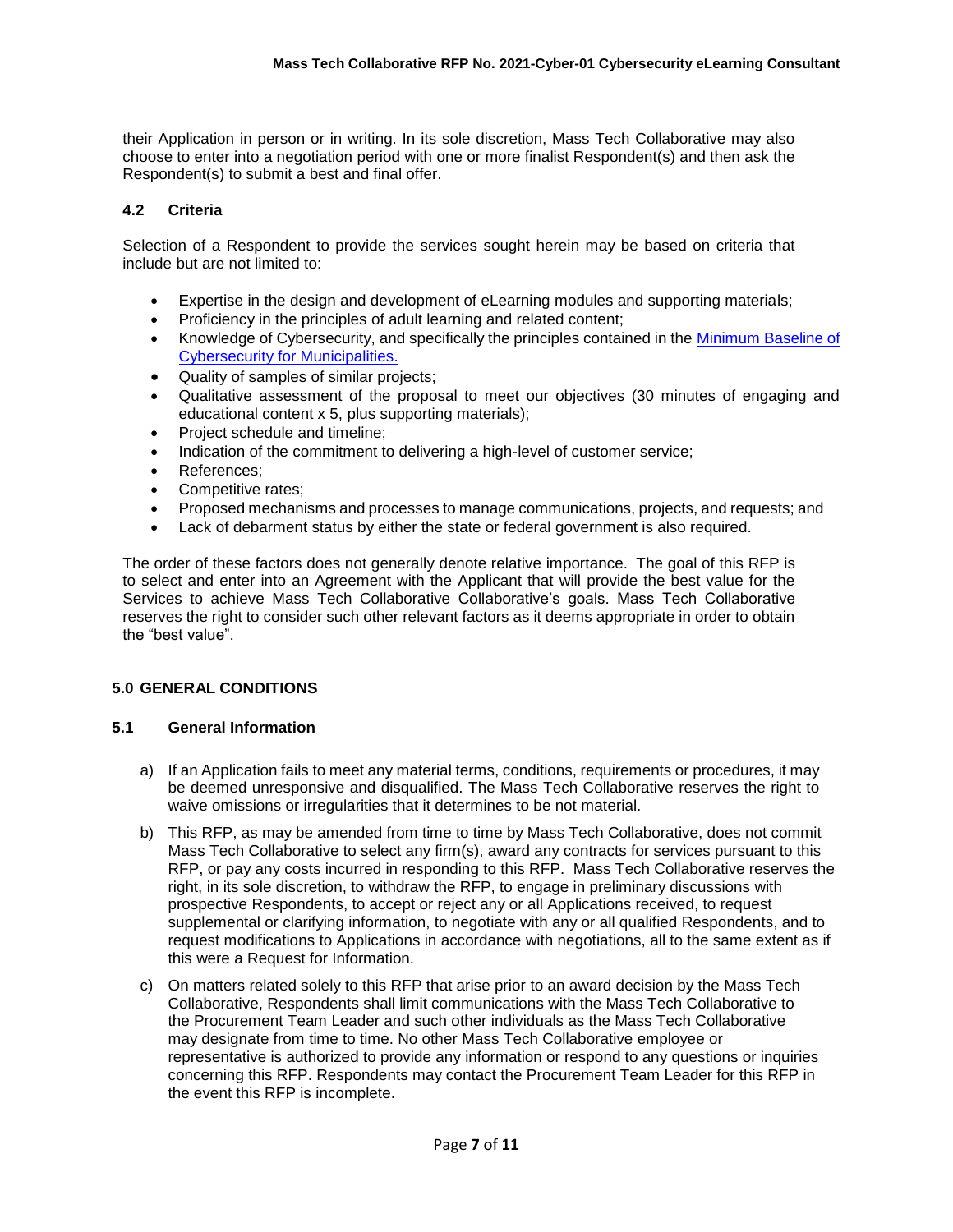- d) The Mass Tech Collaborative may provide reasonable accommodations, including the provision of materials in an alternative format, for Respondents with disabilities or other hardships. Respondents requiring accommodations shall submit requests in writing, with supporting documentation justifying the accommodations, to the Procurement Team Leader. The Mass Tech Collaborative reserves the right to grant or reject any request for accommodations.
- e) Respondent's Application shall be treated by the Mass Tech Collaborative as an accurate statement of Respondent's capabilities and experience. Should any statement asserted by Respondent prove to be inaccurate or inconsistent with the foregoing, such inaccuracy or inconsistency shall constitute sufficient cause for Mass Tech Collaborative in its sole discretion to reject the Application and/or terminate of any resulting Agreement.
- f) Costs that are not specifically identified in the Respondent's response and/or not specifically accepted by Mass Tech Collaborative as part of the Agreement will not be compensated under any contract awarded pursuant to this RFP.
- g) Mass Tech Collaborative's prior approval is required for any subcontracted services under any Agreement entered into as a result of this RFP. The selected Respondent will take all appropriate steps to assure that minority firms, women's business enterprises, and labor surplus area firms are used when possible. The selected Respondent is responsible for the satisfactory performance and adequate oversight of its subcontractors. Subcontractors are required to meet the same requirements and are held to the same reimbursable cost standards as the selected Respondent.
- h) Submitted responses must be valid in all respects for a minimum period of sixty (60) days after the deadline for submission.
- i) Mass Tech Collaborative reserves the right to amend the Agreement at any time prior to execution. Respondents should review the Agreement as they are required to specify any exceptions to the Agreement and to make any suggested counterproposal in their Application. A failure to specify exceptions and/or counterproposals will be deemed an acceptance of the Agreement's general terms and conditions, and no subsequent negotiation of such provisions shall be permitted.

## **5.2 Posting of Modifications/Addenda to RFP**

This RFP has been distributed electronically using the Mass Tech Collaborative and COMMBUYS websites. If the Mass Tech Collaborative determines that it is necessary to revise any part of this RFP, or if additional data is necessary to clarify any of its provisions, an addendum will be posted to the websites. It is the responsibility of each potential Respondent to check the Mass Tech Collaborative, MassCyberCenter and COMMBUYS websites for any addenda or modifications to the RFP. The Mass Tech Collaborative accepts no liability and will provide no accommodation to Respondents who submit a response based on an out-of-date RFP.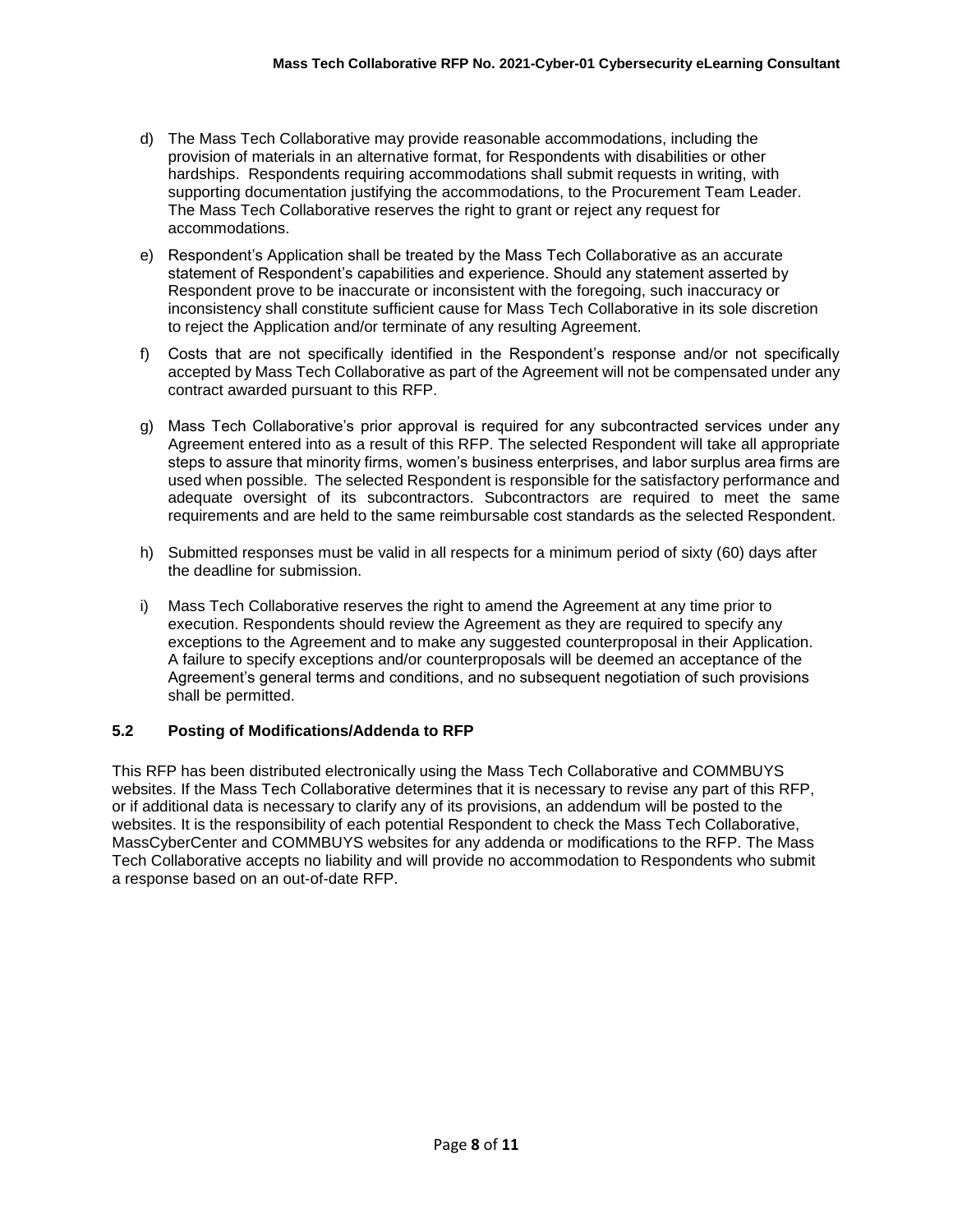#### **Attachment A Application Cover Sheet**

| Name of Respondent                                                                        |           |                                     |                      |          |  |
|-------------------------------------------------------------------------------------------|-----------|-------------------------------------|----------------------|----------|--|
| Mailing Address                                                                           | City/Town |                                     | State                | Zip Code |  |
| Telephone                                                                                 | Fax       |                                     | Web Address          |          |  |
| Primary Contact for Clarification                                                         |           | Primary Contact E-mail Address      |                      |          |  |
| Authorized Signatory                                                                      |           | Authorized Signatory E-mail Address |                      |          |  |
| Massachusetts<br>Status/Jurisdiction<br>Legal<br>(e.g., a<br>Corporation, LLC, LLP, etc.) |           |                                     | Respondents DUNS No. |          |  |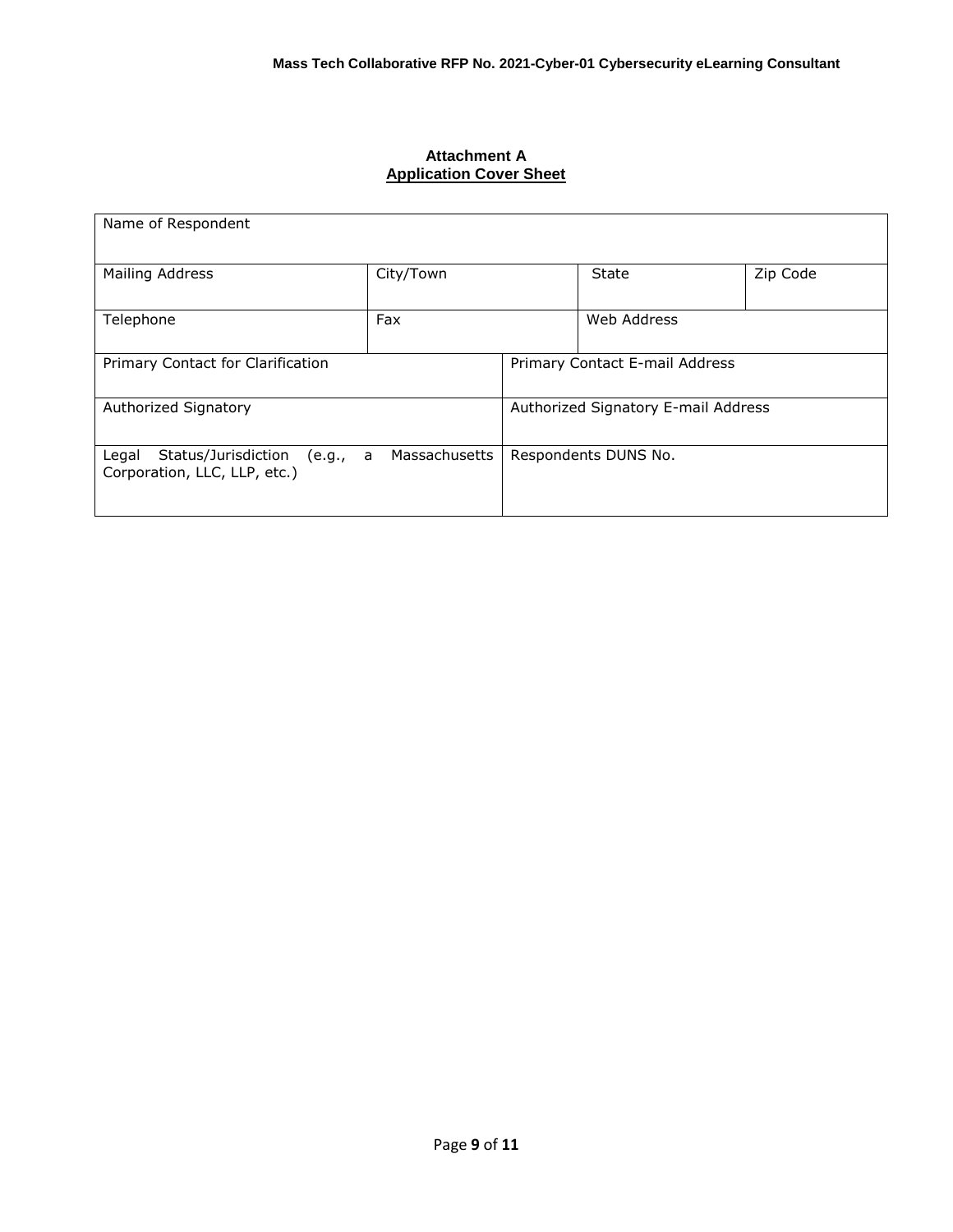#### **Attachment B Massachusetts Technology Collaborative Authorized Respondent's Signature and Acceptance Form**

The undersigned is a duly authorized representative of the Respondent listed below. The Respondent has read and understands the RFP requirements. The Respondent acknowledges that all of the terms and conditions of the RFP are mandatory. By executing this Authorized Respondent's Signature and Acceptance Form, Respondent certifies that they (1) are in compliance with the terms, conditions and specifications contained in this RFP, (2) acknowledges and understands the procedures for handling materials submitted to the Mass Tech Collaborative as set forth in section 3.1 d. of this RFP, (3) agrees to be bound by those procedures, and (4) agrees that the Mass Tech Collaborative shall not be liable under any circumstances for the disclosure of any materials submitted to the Mass Tech Collaborative pursuant to this RFP or upon the Respondent's selection.

The Respondent understands that, if selected by the Mass Tech Collaborative, the Respondent and the Mass Tech Collaborative will execute an Agreement specifying the mutual requirements of participation. The undersigned has either (*please check one)*:

 $\Box$  specified exceptions and counter-proposals to the terms and conditions of the [Agreement;](https://masstech.org/sites/mtc/files/documents/Legal/Services%20Agreement%20and%20SOW%20Final%20with%20watermark.pdf) or

 $\Box$  agrees to the terms and conditions set forth therein;

The undersigned acknowledges and agrees that the failure to submit exceptions and counter-proposals with this response shall be deemed a waiver, and the Agreement shall not be subject to further negotiation.

Respondent agrees that the entire bid response will remain valid for sixty (60) days from receipt by the Mass Tech Collaborative.

I certify that Respondent is in compliance with all corporate filing requirements and State tax laws.

I further certify that the statements made in this response to the RFP, including all attachments and exhibits, are true and correct to the best of my knowledge.

Respondent:

(Printed Name of Respondent)

By:

(Signature of Authorized Representative)

Name: <u>2000 - 2000 - 2000 - 2000 - 2000 - 2000 - 2000 - 2000 - 2000 - 2000 - 2000 - 2000 - 2000 - 2000 - 2000 - 2000 - 2000 - 2000 - 2000 - 2000 - 2000 - 2000 - 2000 - 2000 - 2000 - 2000 - 2000 - 2000 - 2000 - 2000 - 2000 </u>

Title: **The Community of the Community of the Community of the Community of the Community of the Community of the Community of the Community of the Community of the Community of the Community of the Community of the Commun** 

Date: **Date: Date: Date: Date: Date: Date: Date: Date: Date: Date: Date: Date: Date: Date: Date: Date: Date: Date: Date: Date: Date: Date: Date: Date: Date: Date: Date:**